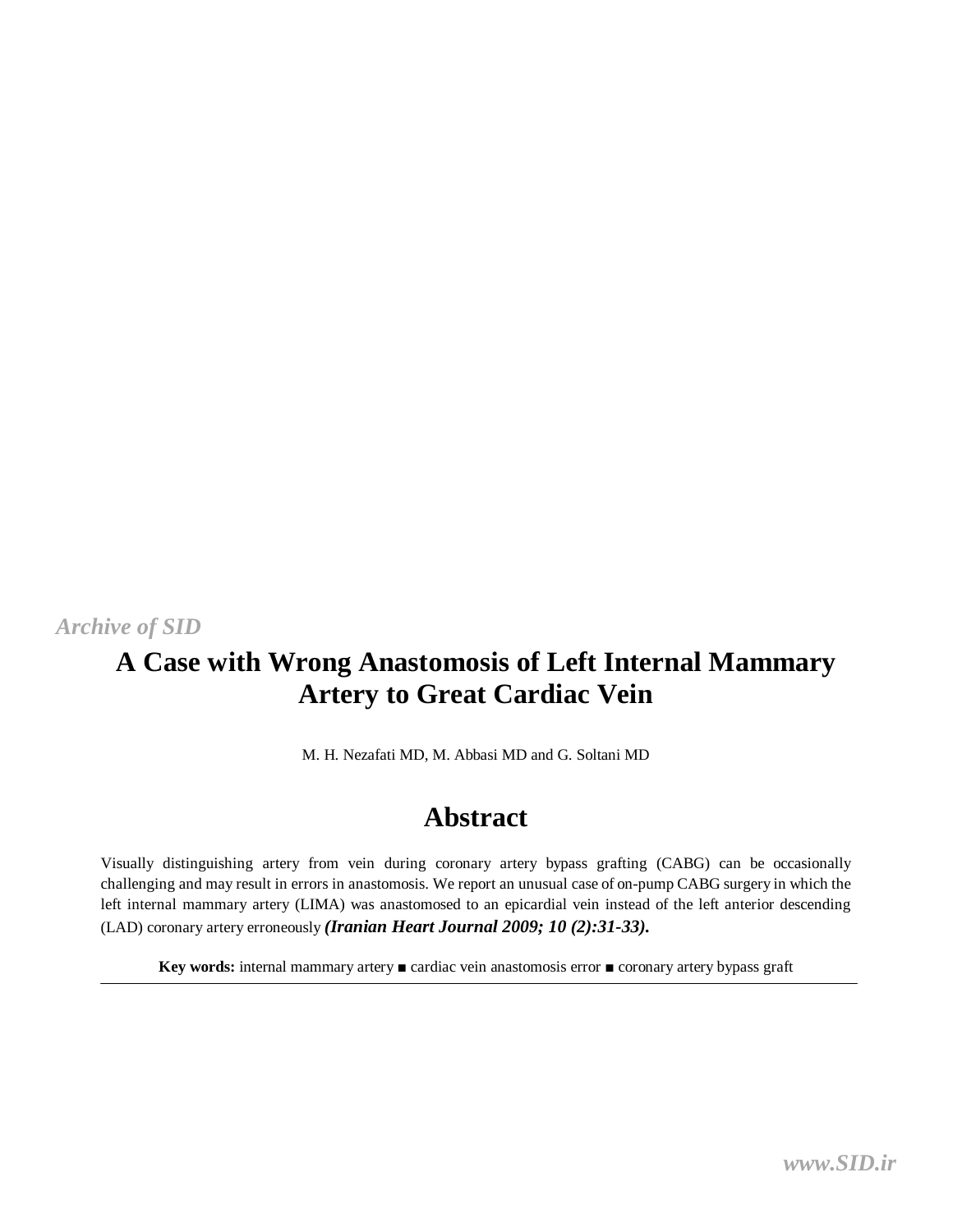#### **Case Report**

A 72-year-old woman had been admitted to another center for a heart operation in 2003. She had a medical history of hypertension, hyperlipidemia, and smoking. On angiography, she had 3-vessel coronary artery disease. She underwent CABG using the LIMA anastomosed to what was thought to be the LAD. A great saphenous vein graft (SVG) was used to bypass the distal right coronary artery (RCA). The case was uneventful; her post-operative course was without any problem and she had remained symptom-free for two months. She subsequently presented to us with frequent exertional angina and dyspnea of several months' duration. She had a New York Heart Association Classification III (NYHA III). She was admitted to the hospital and underwent cardiac catheterization, which revealed a 100% stenosis of the LAD proximally with good run-off.

The proximal left circumflex artery (LCX) had 70% stenosis and was diminutive. The RCA was 80% stenotic at midportion.

Received Aug. 22, 2007; Accepted for publication May 2, 2008.

From the Cardiac Surgery Department , Imam Reza (A.S.) Hospital, Mashhad University of Medical Sciences, Mashhad , Iran.

Corresponding author: M. H. Nezafati, M.D., Cardiac Surgery Department , Imam Reza (A.S.) Hospital, Mashhad University of Medical Sciences,<br>Mashhad , Iran. Email: nezafatimh@mums.ac.ir. [1] Tel: 0511 8525307 Email:[nezafatimh@mums.ac.ir,](mailto:nezafatimh@mums.ac.ir)

Arteriography also revealed that the LIMA had been grafted to great cardiac vein and was patent, emptying into the coronary sinus (Fig. 1). The SVG to the distal RCA was patent (Fig. 2).

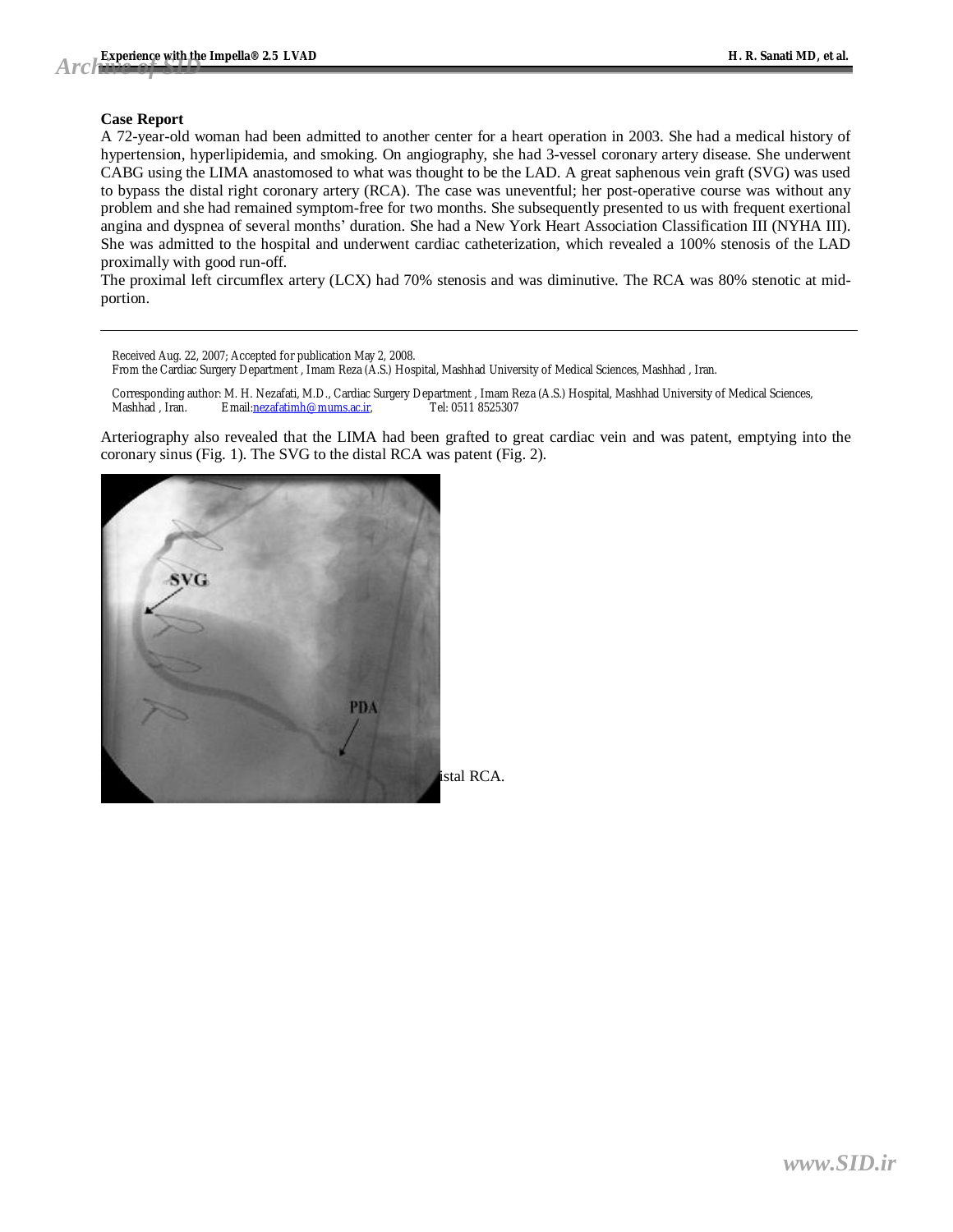# **Experience with the Impella® 2.5 in a Patient with Refractory Pulmonary Edema after Myocardial Infarction**

H. R. Sanati MD, M. Kiavar MD, S. Abdi MD, M. Maadani MD, and A. Amin MD

### **Abstract**

The Impella®2.5 is a percutaneously placed, left ventricular assist device which provides up to 2.5 liters per minute of flow from the left ventricular cavity directly into the ascending aorta. The 12 Fr. pump is mounted on the distal end of a 9 Fr. catheter and connected to a mobile console.

We report a patient undergoing temporary left ventricular support with an Impella  $\mathbb{R}^2$ .5 for the treatment of refractory pulmonary edema and severe left ventricular dysfunction following extensive myocardial infarction *(Iranian Heart Journal 2009; 10 (2):34-36).*

**Key words**: ventricular assist device ■ pulmonary edema ■ myocardial infarction

**Case report**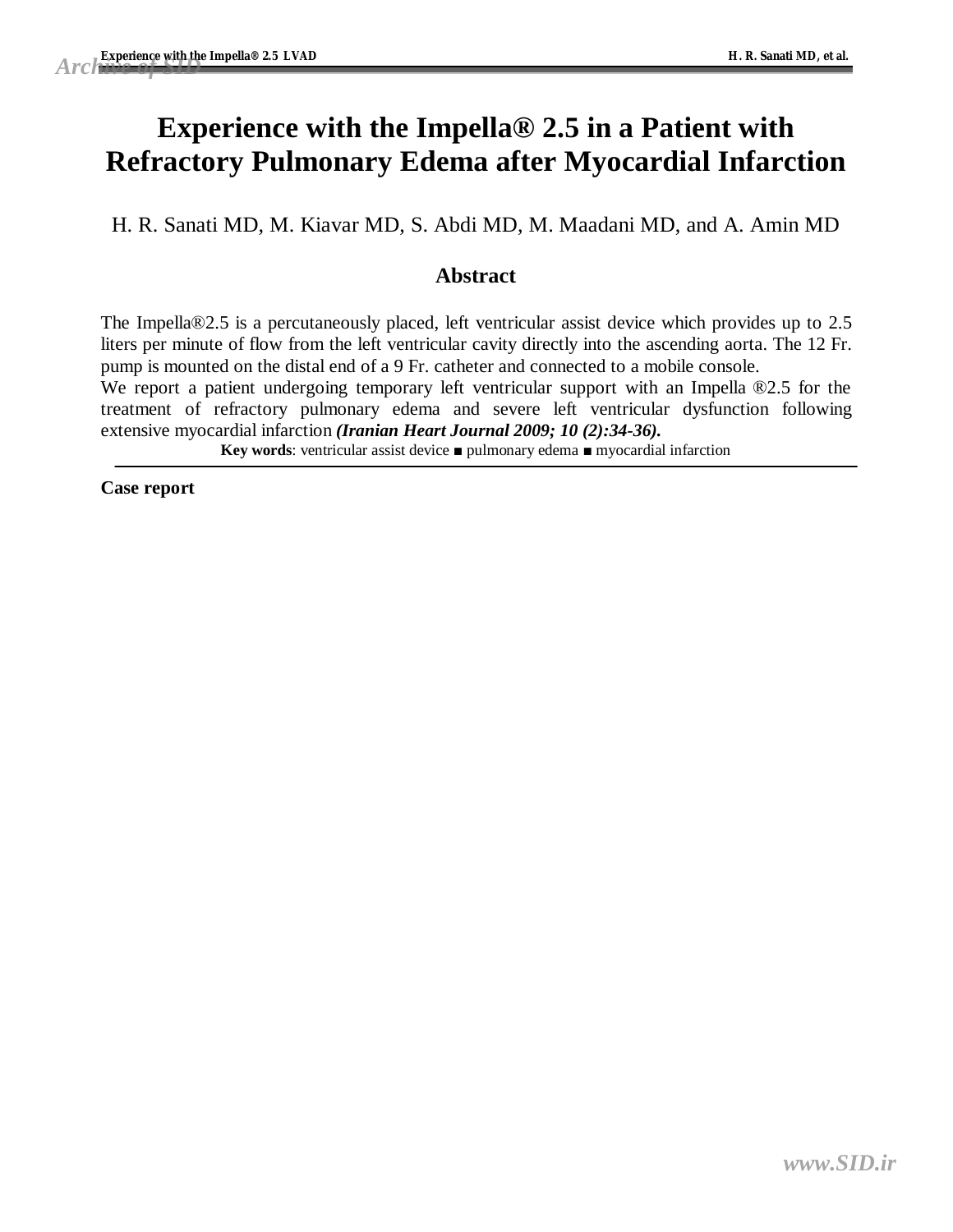A 51-year-old man referred to our hospital with refractory pulmonary edema, frequent resting chest pain, and border-line hemodynamic status after an acute infero-postero-lateral myocardial infarction. Transthoracic echocardiography showed severe left ventricular (LV) systolic dysfunction, with LV ejection fraction of 25 to 30%, and moderate mitral regurgitation. In spite of aggressive medical therapy, he remained symptomatic and experienced several episodes of pulmonary edema. Thus, the patient was transferred to the catheterization laboratory. The coronary angiography demonstrated a total occlusive lesion of a large co-dominant left circumflex (LCX) artery in the proximal portion as the culprit artery, along with significant lesions of the mid-left anterior descending (LAD) artery (Fig. 1) and diffuse right coronary artery (RCA) disease.



**Fig. 1.** Left coronary angiogram demonstrating occlusive LCX lesion.

The poor hemodynamic status of the patient prompted the decision for left ventricular assistance before any attempt for revascularization.

aei Cardiovascular Medical and Research Center, Iran University of Medical

ttional Cardiology, Shaheed Rajaei Cardiovascular Medical and Research Center,

dan[i@rhc.ac.ir](mailto:@rhc.ac.ir)

the femoral artery through a 13 Fr. arterial sheath. The Impella ® 2.5 catheter (Fig. 2) allows for a cardiac output of 2.5 L/min independent of hemodynamic conditions.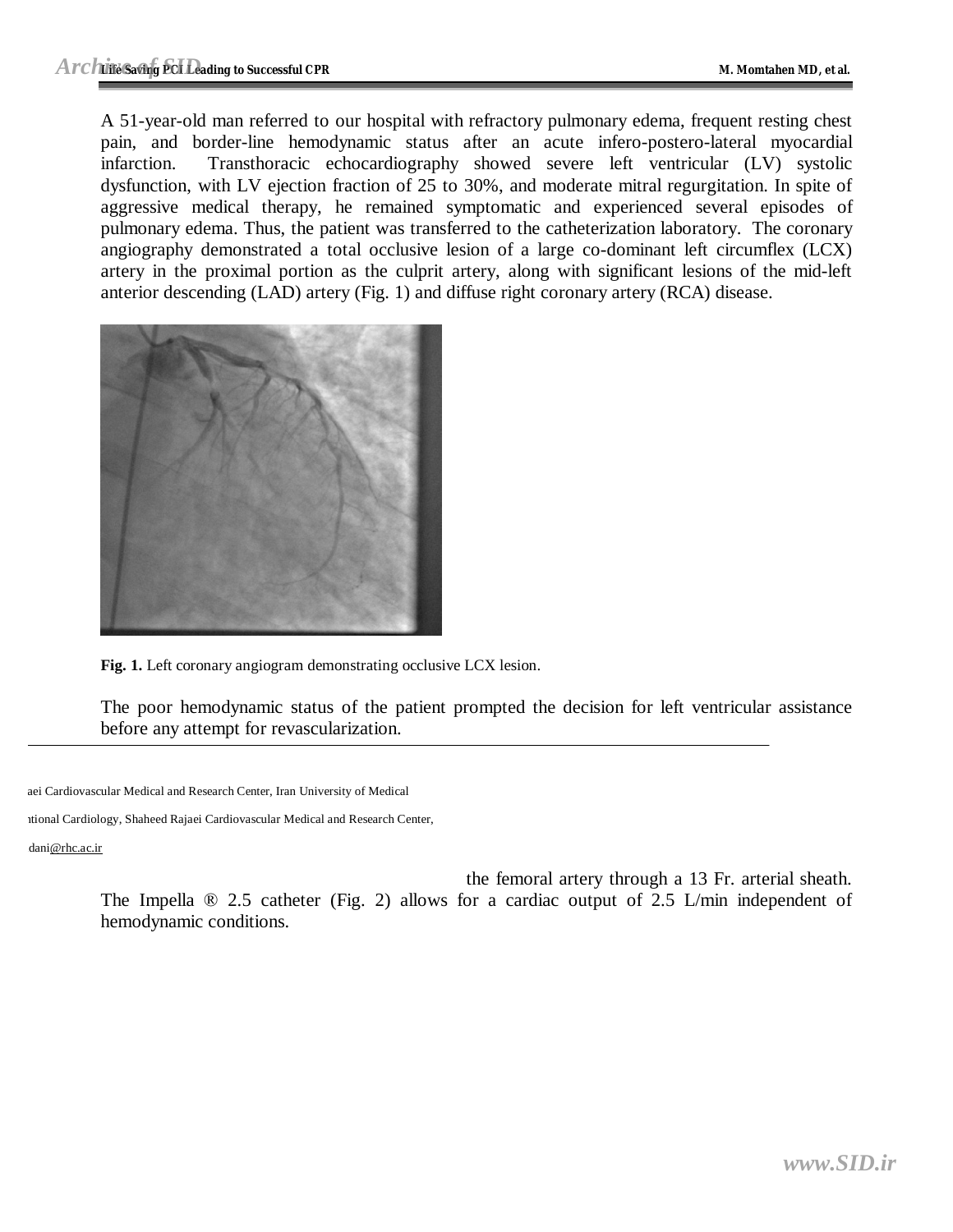

**Fig. 2.** View of the Impella assist device in place.

After wiring of the LCX lesion, direct stenting was performed using a 3.5×16 mm bare-metal stent, with ensuing TIMI-3 antegrade flow (Figs. 3, 4).

The patient was transferred to CCU for additional medical therapy. On day two, he was completely free of dyspnea and anginal chest pain. Echocardiography revealed LV ejection fraction of 30 to 35% and improved segmental wall motions. The Impella ® 2.5 catheter was removed on day three, and the patient was discharged on day seven without any ischemic or local vascular complications. He was advised to return for additional revascularization procedures at the near future.

### **Discussion**

Impella devices (Abiomed Cardiovascular Inc., Danvers, MA) are minimally invasive catheterbased pumps. The system consists of an implantable pump and a mobile console.



**Fig. 3.** Balloon dilatation of the circumflex artery lesion.